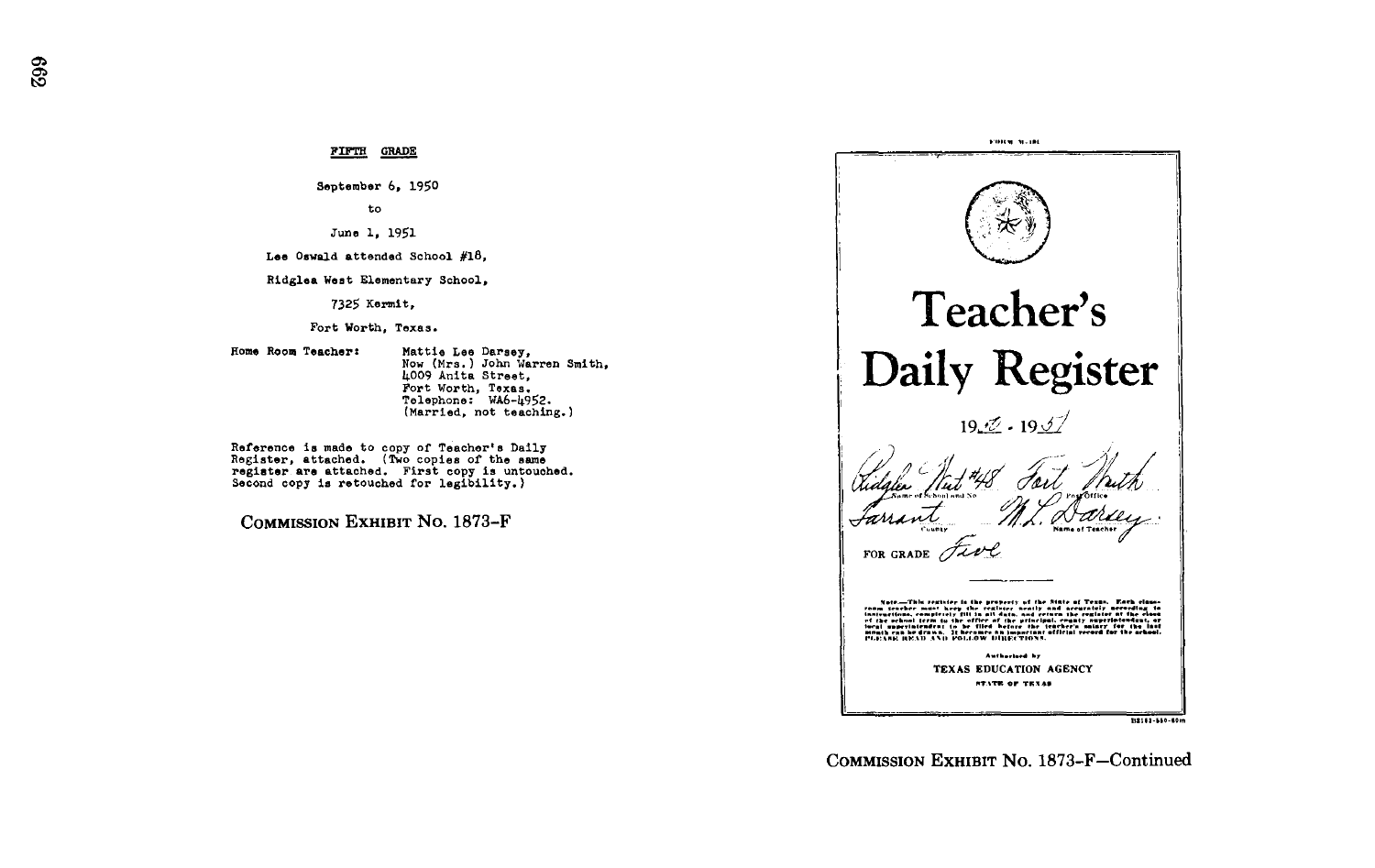

"Code tech pupil as soon as he is placed on your roll. Ese explamation of Terma.<br>1Code sach pupil upon withdrawal, A pupil is absent unifit the teacher knows of his permanent withdrawal.<br>Disri gard heavy black lines unless